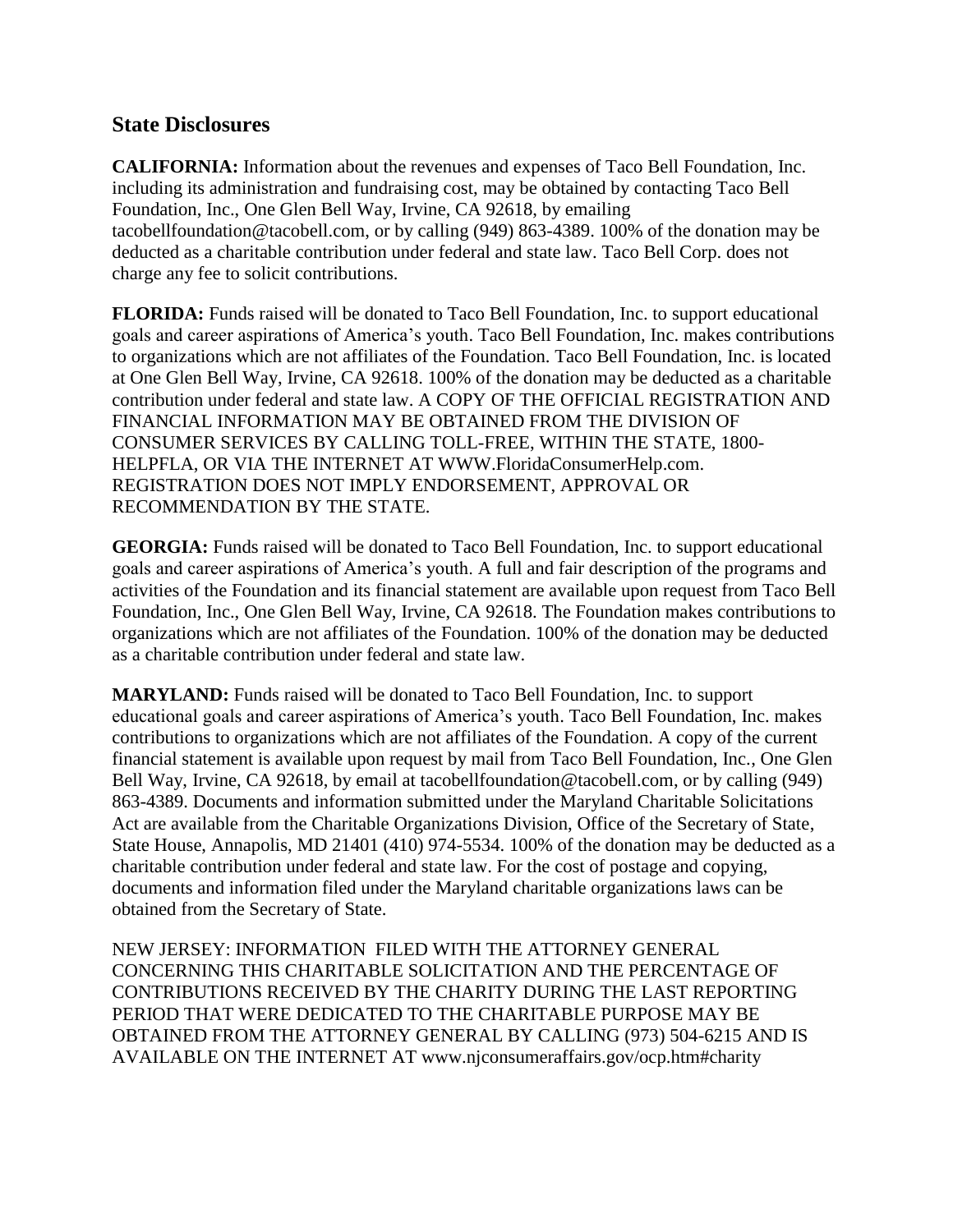**NEW YORK:** Funds raised will be donated to Taco Bell Foundation, Inc. to support educational goals and career aspirations of America's youth. Taco Bell Foundation, Inc. makes contributions to organizations which are not affiliates of the Foundation. A list of all organizations which have received contributions from Taco Bell Foundation, Inc. during the past twelve (12) months may be obtained upon request by mail from Taco Bell Foundation, Inc., One Glen Bell Way, Irvine, CA 92618, by email at tacobellfoundation@tacobell.com, or by calling (949) 863-4389. A description of the programs and activities for which Taco Bell Foundation, Inc. has requested and has expended or will expend contributions may be obtained from the Foundation upon request. A copy of the last financial annual report filed by Taco Bell Foundation, Inc. with the Attorney General may be obtained from Taco Bell Foundation, Inc., One Glen Bell Way, Irvine, CA 92618, or from the New York State Attorney General, 120 Broadway, New York, New York 10271. 100% of the donation may be deducted as a charitable contribution under federal and state law.

**NORTH CAROLINA:** Financial information about this organization and a copy of its license are available from the State Solicitation Licensing Branch at 1-888-830-4989 (within North Carolina or (919) 807-2214 (outside of North Carolina). The license is not an endorsement by the state.

**OHIO:** Taco Bell Foundation, Inc. is registered in the state of Ohio, but its principal place of business is in the state of California.

**PENNSYLVANIA:** Funds raised will be donated to Taco Bell Foundation, Inc. to support educational goals and career aspirations of America's youth. . Taco Bell Foundation, Inc. makes contributions to organizations which are not affiliates of the Foundation. Taco Bell Foundation, Inc. is located at One Glen Bell Way, Irvine, CA 92618. A copy of the official registration and financial information of Taco Bell Foundation, Inc. may be obtained from the Pennsylvania Department State by calling toll-free, within Pennsylvania, 1-800-732-0999. Registration does not imply endorsement. 100% of the donation may be deducted as a charitable contribution under federal and state law.

**RHODE ISLAND:** Funds raised will be donated to Taco Bell Foundation, Inc. to support educational goals and career aspirations of America's youth**.** Contributions are deductible for federal income tax purposes in accordance with applicable law.

**VIRGINIA:** A copy of the financial statement for Taco Bell Foundation, Inc. is available from the State Office of Consumer Affairs in the Department of Agriculture and Consumer Services, P.O. Box 1163, Richmond, VA 23219/ (804) 786-2373.

**WASHINGTON:** Funds raised will be donated to Taco Bell Foundation, Inc. to support educational goals and career aspirations of America's youth Taco Bell Foundation, Inc. makes contributions to organizations which are not affiliates of the Foundation. A copy of the financial information for Taco Bell Foundation, Inc. may be obtained from the Charitable Solicitations Division of the office of the Secretary of State by calling toll-free, within Washington, 1-800- 332-44838. 100% of the donation may be deducted as a charitable contribution under federal and state law.